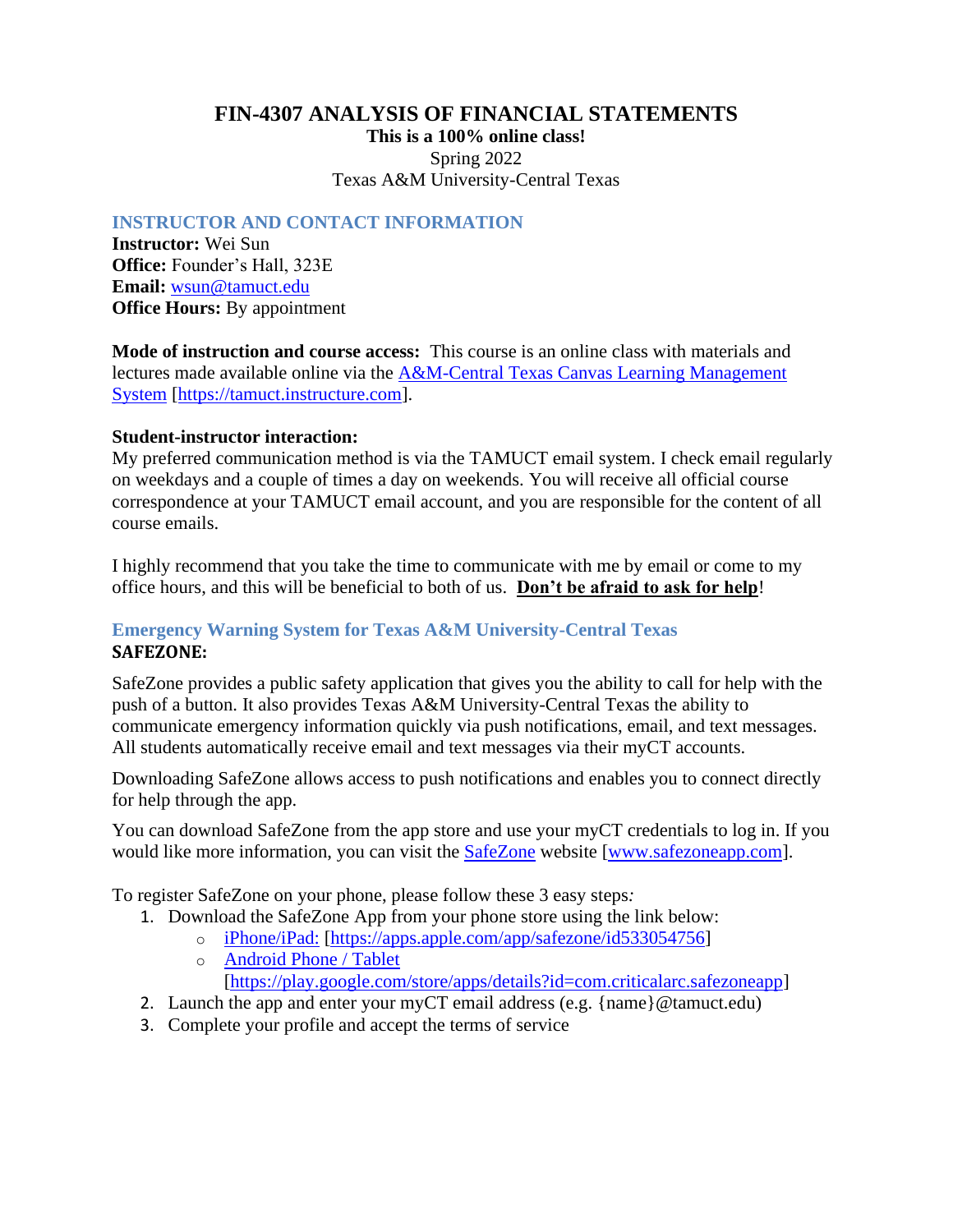# **COURSE INFORMATION**

#### **Course Materials and Textbook: Required Text**

Financial Reporting, Financial Statement Analysis, and Valuation 9<sup>th</sup> Edition (Coursemate access or additional codes purchase are NOT required), Wahlen, Baginski, and Bradshaw. Cengage, 2017. [Publisher Website](https://www.cengage.com/c/financial-reporting-financial-statement-analysis-and-valuation-9e-wahlen/9781337614689/)

#### **Recommended Materials**

Excel should suffice for all calculations. You may also consider a financial calculator or financial calculator app if you choose, but all calculations can be accomplished using Excel.

**Course Overview and description:** An analysis of financial statements for evaluating firm performance and values. Topics covered include interpretation of financial statements, performance and risk analysis, methods of firm valuation.

**Course Objective:** Students who successfully complete this course should be able to:

- 1. understand the impact of economics on financial statements;
- 2. explain the effect of judgment on the measurement of assets and liabilities;
- 3. identify the difference between income and cash flows;
- 4. analyze the cash flow statement;
- 5. complete profitability and risk analysis;
- 6. understand the concept of accounting quality;
- 7. process financial statement forecasting;
- 8. understand the concepts and methods underlying firm valuation.

Furthermore, successful accounting professionals possess strong analytical and communications skills, and are expected to work effectively with other professionals from diverse backgrounds. The course assignments are intended to help you develop and enhance these skills.

## **COURSE REQUIREMENTS**

## **Grading**

The grade weights and a discussion of each of the grade categories are provided below. We will be utilizing the grade book within the Canvas system; frequent feedback can help to diagnose and correct deficiencies.

| Module Quizzes (2 quizzes for each Model)                | 60% |
|----------------------------------------------------------|-----|
| <b>Term Project 1 (Financial Ratio Analysis)</b>         | 15% |
| <b>Term Project 2 (Financial Statements Forecasting)</b> | 15% |
| <b>Discussion</b>                                        | 10% |

## **Module Quizzes**

There will be two timed quizzes for each module (one module usually covers two chapters). This will allow many, smaller points of feedback throughout the course and provide you an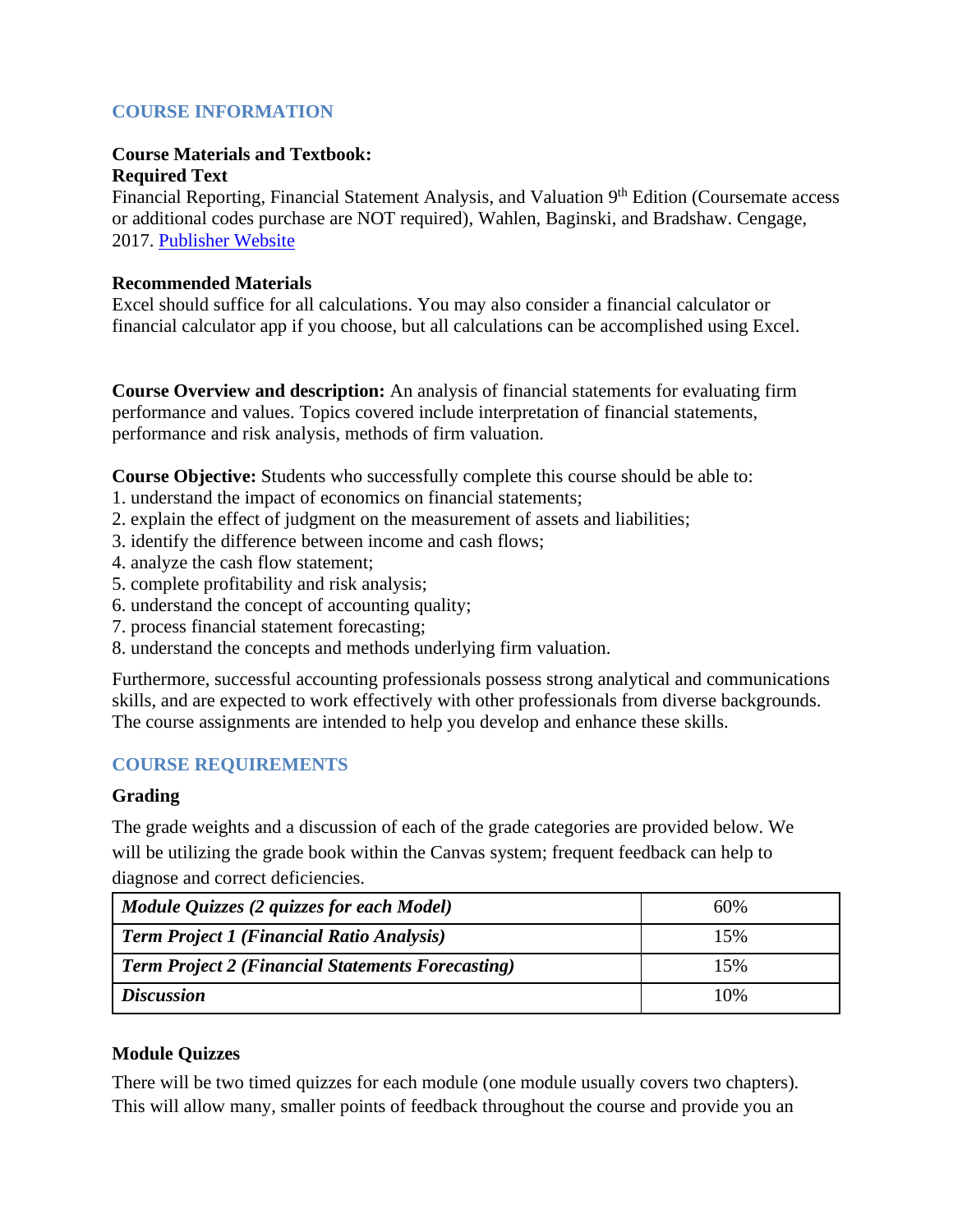opportunity to assess and correct problems early. Quizzes will be administered through Canvas and you will have **one attempt** at each quiz.

These quizzes are 20 questions each and timed for 60 minutes. Therefore, you should not expect to have time to look up a lot of questions in the text, or "google" search very much. You may use your notes and textbook. However, if you try to look up every answer you will find that you do not have time to finish! Therefore, take good notes as you study and approach the tests and final exam as if you were taking a traditional on-campus course. Be prepared before you start! The tests have specified available and due dates and will not be available after the due date! Do not collaborate with any other person on tests. **Teamwork is not permitted** on quizzes.

# **Term Projects**

There will be two term projects due during the semester. Each project will be worth 15 points. Late assignments will not be accepted. It is suggested you make a copy of your assignment prior to turning it in (with electronic submission of assignments - things can go wrong). The two projects again are individual assignments, and hence teamwork is not permitted. Detailed instructions will be posted through Canvas.

# **Discussions**

Attendance and class participation/interaction are very important parts of the learning process. We will use discussion forums located in Canvas that will largely consist of chapter specific discussions. 0.5 points are available for each discussion question from Modules 1 through 6 and a total of 10 points for the course. To receive credit for your discussion, your posts must be made by midnight on the due date of the Module of material. Discussion grades will be determined by the quality but not the quantity. Because it is worth 10% of your grade, please do not take this part of the course lightly, as it can be the difference between two letter grades. Rather, you should plan on spending time dedicated to reading your colleagues' posts and responding in the discussion forum.

Forums will not only be used for discussion, but I will also use the forums to cover questions about the subject material.

# **Bonus Point**

There are opportunities to gain bonus points in this course. Your final grade will be computed based on your work on the formal/assessed activities previously described in this syllabus and the bonus points.

# **Reporting Illness or Absence**

Due dates and deadlines have been established for each graded assignment. In this course, deadlines are taken very seriously. Please do not wait until the last day to submit assignments or to take quizzes and exams. If an emergency should arise, it is the student's responsibility to contact the instructor prior to the deadline to discuss the matter. A deadline extension will be considered only if all of the following conditions are met: (1) Extreme emergency and (2) Instructor contacted prior to the due date.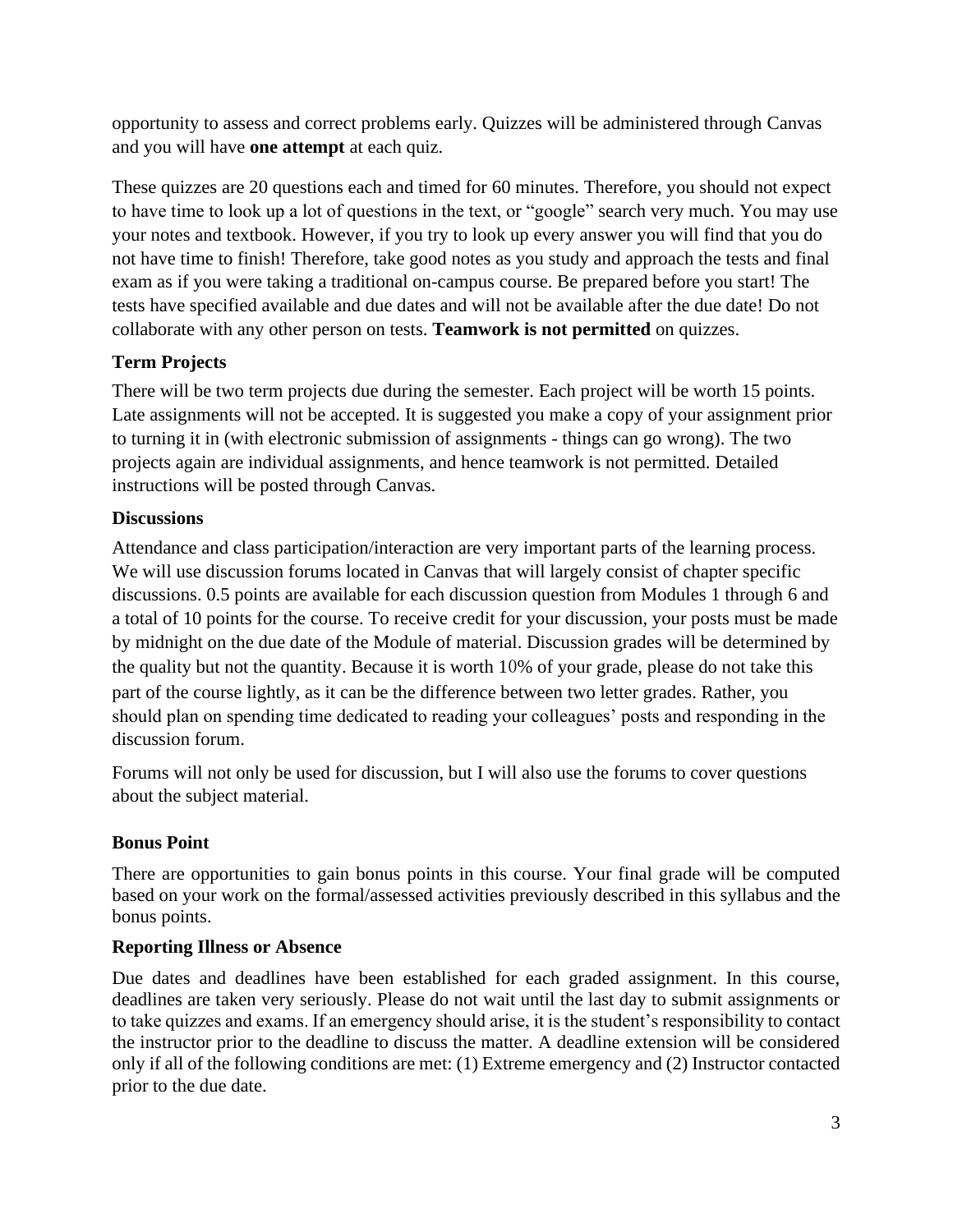# **Grading:**  $> = 90\%$  A 80 - 89.99% B 70 - 79.99% C 60 - 69.99% D  $< 60\%$  F

**NOTE:** Requests for Incomplete Grades: Incompletes will only be given in emergency or other extreme circumstances. Any request for an incomplete grade in this course must be approved by the professor prior to the last week of classes. Requests should be submitted in written form. include a detailed explanation and documentation. and must include an address and/or telephone number where you may be contacted throughout the following semester. There is a university requirement that a substantial portion of the course work must have been completed by the student prior to receiving and incomplete. Also. students will be required to enter into a contract with the professor to finish the course within some set time frame to be determined by the professor. Students will no longer be able to get an IC after doing 5% of the class and then get an extra semester to complete their work.

### **Posting of Grades**

Grades will be posted in Canvas.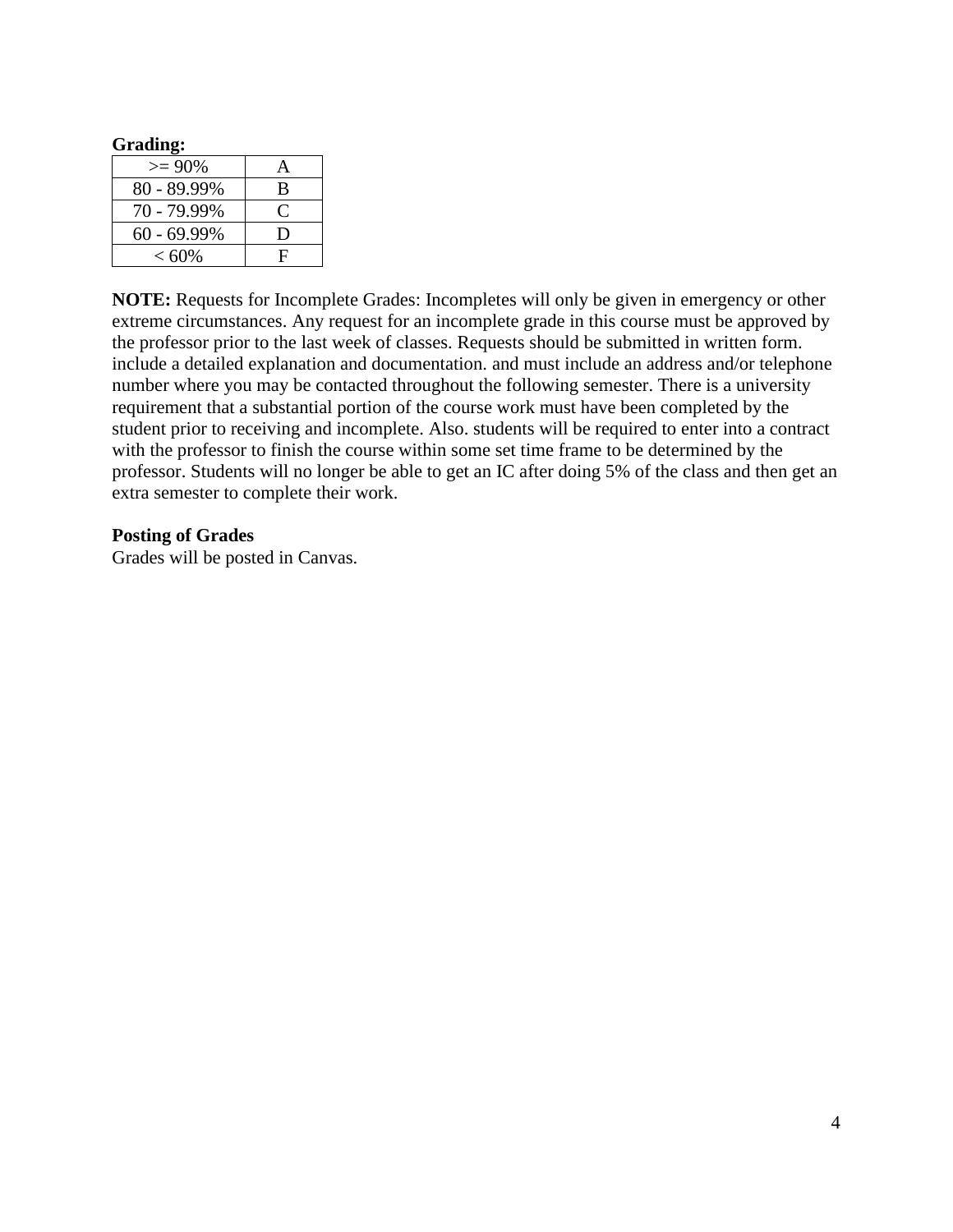# **COURSE OUTLINE AND CALENDAR**

# **Modules and Schedule**

| Module<br>Number | Chapters | Topics                                                            | Dates         |
|------------------|----------|-------------------------------------------------------------------|---------------|
|                  | 1& 2     | <b>Overview Material</b>                                          | $1/18 - 2/4$  |
| $\overline{2}$   | 4 & 5    | Profitability and Risk Analysis                                   | $1/30 - 2/20$ |
| 3                | 3 & 7    | Cash Flow and Financing Activities                                | $2/17 - 3/11$ |
| $\overline{4}$   | 8 & 9    | <b>Investing and Operating Activities</b>                         | $3/9 - 4/1$   |
| $\mathfrak{S}$   | 6 & 10   | <b>Accounting Quality and Financial Statements</b><br>Forecasting | $3/30 - 4/22$ |
| 6                | 11 & 14  | <b>Valuation Approaches</b>                                       | $4/20 - 5/13$ |

# **Important University Dates:**

| <b>Date</b>             | <b>Description</b>                                                                                                |
|-------------------------|-------------------------------------------------------------------------------------------------------------------|
| January 17, 2022        | Martin Luther King, Jr Day (University Closed)                                                                    |
| <b>January 18, 2022</b> | Add, Drop and Late Registration Begins for 16- and First 8-Week Classes \$25 Fee<br>assessed for late registrants |
| January 18, 2022        | <b>Classes Begin for Spring Semester</b>                                                                          |
| <b>January 20, 2022</b> | Deadline for Add, Drop, and Late Registration for 16- and First 8-Week Classes                                    |
| January 25, 2022        | Deadline to Drop First 8-Week Classes with No Record                                                              |
| February 1, 2022        | Deadline for Teacher Education Program Applications                                                               |
| February 2, 2022        | Deadline to Drop 16-Week Classes with No Record                                                                   |
| February 25, 2022       | Deadline to Drop First 8-Week Classes with a Quit (Q) or Withdraw (W)                                             |
| March 11, 2022          | Classes end for 1st 8-Weeks Session                                                                               |
| March 15, 2022          | Deadline for Clinical Teaching/Practicum Applications                                                             |
| March 15, 2022          | Deadline for Faculty Submission of First 8-Week Final Class Grades (due by 3pm)                                   |
| March 14-18, 2022       | Spring Break (No Classes - Administrative Offices Open)                                                           |
| March 21, 2022          | <b>Class Schedule Published for Summer Semester</b>                                                               |
| March 21, 2022          | Add, Drop, and Late Registration Begins for Second 8-Week Classes \$25 Fee assessed for<br>late registrants       |
| March 21, 2022          | Classes Begin for Second 8-Week Session                                                                           |
| March 23, 2022          | Deadline for Add, Drop, and Late Registration for Second 8-Week Classes                                           |
| March 25, 2022          | Deadline for Spring Graduation Application for Ceremony Participation                                             |
| March 28, 2022          | Deadline to Drop Second 8-Week Classes with No Record                                                             |
| April 1, 2022           | Deadline for GRE/GMAT Scores to Graduate School Office                                                            |
| April 1, 2022           | Deadline for School Counselor Program Applications                                                                |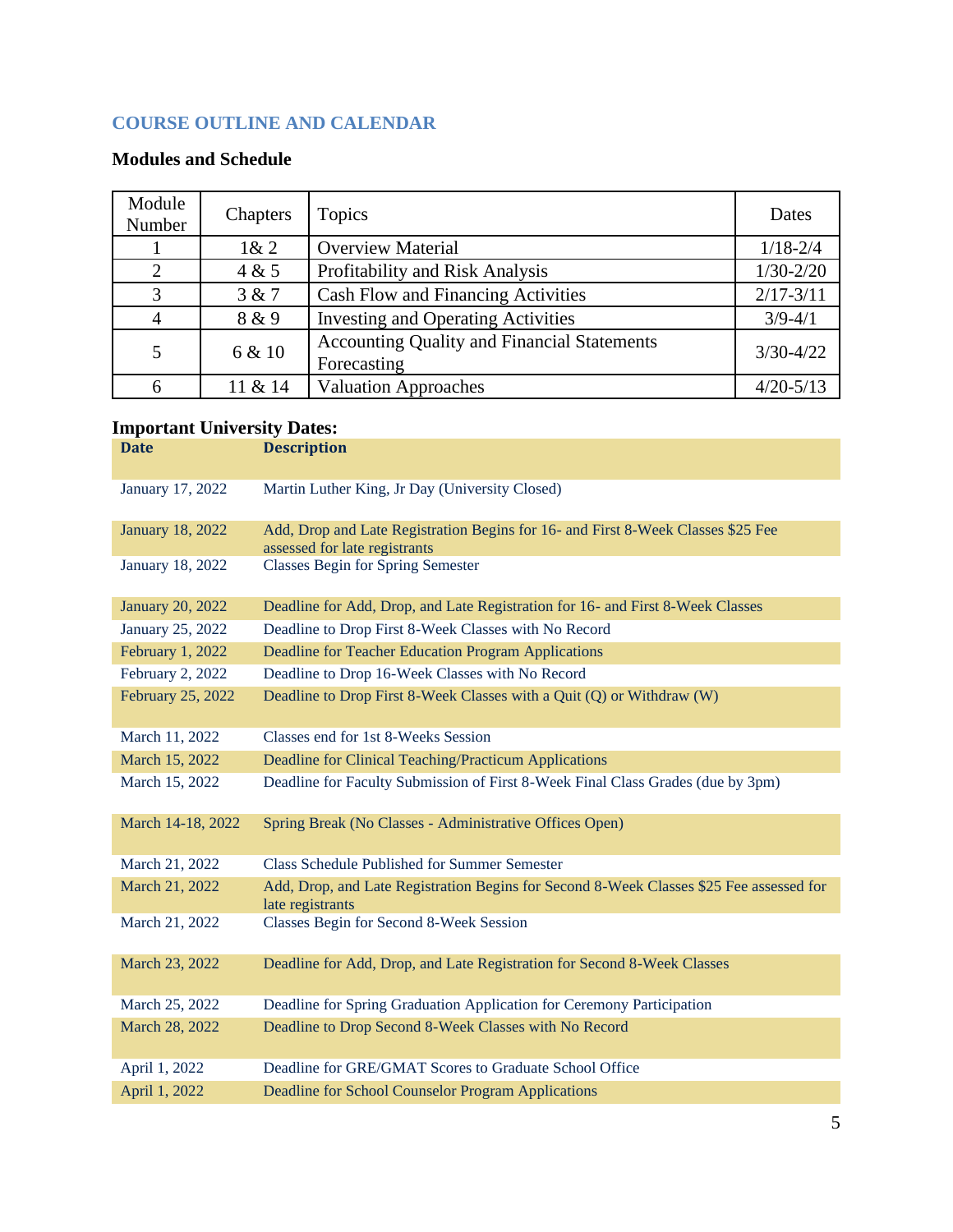| April 4, 2022  | <b>Registration Opens for Summer Semester</b>                                                                                  |
|----------------|--------------------------------------------------------------------------------------------------------------------------------|
| April 8, 2022  | Deadline to Drop 16-Week Classes with a Quit $(Q)$ or Withdraw $(W)$                                                           |
| April 16, 2022 | Deadline for Final Committee-Edited Theses with Committee Approval Signatures for<br>Spring Semester to Graduate School Office |
| April 29, 2022 | Deadline to drop Second 8-week Classes with a Quit $(Q)$ or Withdraw $(W)$ .                                                   |
| May 13, 2022   | Deadline to Withdraw from the University for 16- and Second 8-Week Classes                                                     |
| May 13, 2022   | <b>Spring Semester Ends</b>                                                                                                    |

# **TECHNOLOGY REQUIREMENTS AND SUPPORT**

# *Technology Requirements*

This course will use the A&M-Central Texas Instructure Canvas learning management system. **We strongly recommend the latest versions of Chrome or Firefox browsers**. Canvas no longer supports any version of Internet Explorer.

Logon to [A&M-Central Texas Canvas](https://tamuct.instructure.com/) [\[https://tamuct.instructure.com/\]](https://tamuct.instructure.com/) or access Canvas through the [TAMUCT Online link in myCT](https://tamuct.onecampus.com/) [\[https://tamuct.onecampus.com/](https://tamuct.onecampus.com/)]. You will log in through our Microsoft portal.

Username: Your MyCT email address. Password: Your MyCT password

## *Canvas Support*

Use the Canvas Help link, located at the bottom of the left-hand menu, for issues with Canvas. You can select "Chat with Canvas Support," submit a support request through "Report a Problem," or call the Canvas support line: 1-844-757-0953.

For issues related to course content and requirements, contact your instructor.

## *Online Proctored Testing*

A&M-Central Texas uses Proctorio for online identity verification and proctored testing. This service is provided at no direct cost to students. If the course requires identity verification or proctored testing, the technology requirements are: Any computer meeting the minimum computing requirements, plus web camera, speaker, and microphone (or headset). Proctorio also requires the Chrome web browser with their custom plug in.

# *Other Technology Support*

For log-in problems, students should contact Help Desk Central 24 hours a day, 7 days a week Email: [helpdesk@tamu.edu](mailto:helpdesk@tamu.edu) Phone: (254) 519-5466 [Web Chat:](http://hdc.tamu.edu/) [\[http://hdc.tamu.edu\]](http://hdc.tamu.edu/) *Please let the support technician know you are an A&M-Central Texas student.*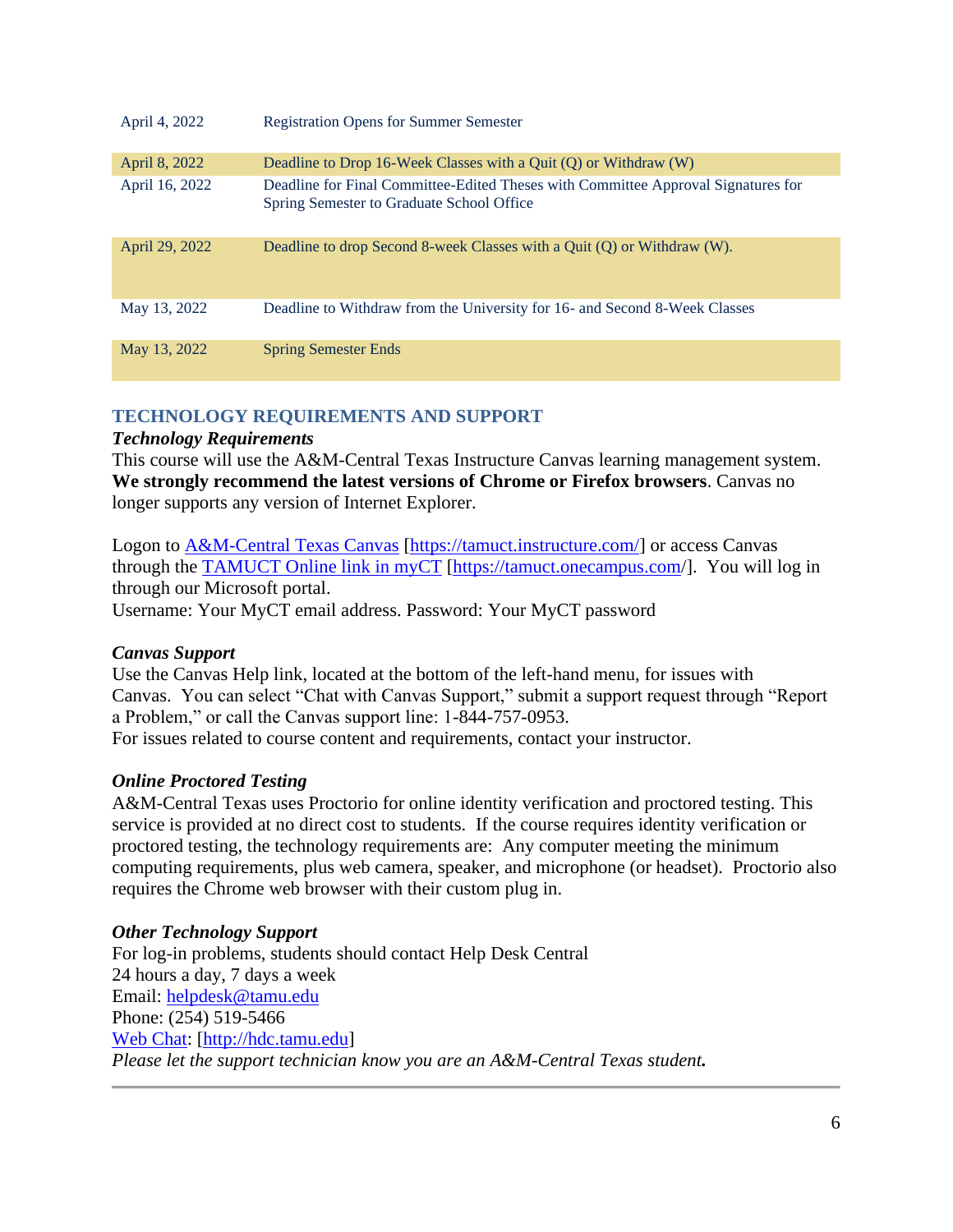### **UNIVERSITY RESOURCES, PROCEDURES, AND GUIDELINES**

#### *Drop Policy*

If you discover that you need to drop this class, you must complete the [Drop Request](https://dynamicforms.ngwebsolutions.com/casAuthentication.ashx?InstID=eaed95b9-f2be-45f3-a37d-46928168bc10&targetUrl=https%3A%2F%2Fdynamicforms.ngwebsolutions.com%2FSubmit%2FForm%2FStart%2F53b8369e-0502-4f36-be43-f02a4202f612) Dynamic Form through Warrior Web.

[\[https://dynamicforms.ngwebsolutions.com/casAuthentication.ashx?InstID=eaed95b9-f2be-45f3](https://dynamicforms.ngwebsolutions.com/casAuthentication.ashx?InstID=eaed95b9-f2be-45f3-a37d-46928168bc10&targetUrl=https%3A%2F%2Fdynamicforms.ngwebsolutions.com%2FSubmit%2FForm%2FStart%2F53b8369e-0502-4f36-be43-f02a4202f612) [a37d-](https://dynamicforms.ngwebsolutions.com/casAuthentication.ashx?InstID=eaed95b9-f2be-45f3-a37d-46928168bc10&targetUrl=https%3A%2F%2Fdynamicforms.ngwebsolutions.com%2FSubmit%2FForm%2FStart%2F53b8369e-0502-4f36-be43-f02a4202f612)

[46928168bc10&targetUrl=https%3A%2F%2Fdynamicforms.ngwebsolutions.com%2FSubmit%](https://dynamicforms.ngwebsolutions.com/casAuthentication.ashx?InstID=eaed95b9-f2be-45f3-a37d-46928168bc10&targetUrl=https%3A%2F%2Fdynamicforms.ngwebsolutions.com%2FSubmit%2FForm%2FStart%2F53b8369e-0502-4f36-be43-f02a4202f612) [2FForm%2FStart%2F53b8369e-0502-4f36-be43-f02a4202f612\]](https://dynamicforms.ngwebsolutions.com/casAuthentication.ashx?InstID=eaed95b9-f2be-45f3-a37d-46928168bc10&targetUrl=https%3A%2F%2Fdynamicforms.ngwebsolutions.com%2FSubmit%2FForm%2FStart%2F53b8369e-0502-4f36-be43-f02a4202f612).

Faculty cannot drop students; this is always the responsibility of the student. The Registrar's Office will provide a deadline on the Academic Calendar for which the form must be completed. Once you submit the completed form to the Registrar's Office, you must go into Warrior Web and confirm that you are no longer enrolled. If you still show as enrolled, FOLLOW-UP with the Registrar's Office immediately. You are to attend class until the procedure is complete to avoid penalty for absence. Should you miss the drop deadline or fail to follow the procedure, you will receive an F in the course, which may affect your financial aid and/or VA educational benefits.

### *Academic Integrity*

Texas A&M University -Central Texas values the integrity of the academic enterprise and strives for the highest standards of academic conduct. A&M-Central Texas expects its students, faculty, and staff to support the adherence to high standards of personal and scholarly conduct to preserve the honor and integrity of the creative community. Academic integrity is defined as a commitment to honesty, trust, fairness, respect, and responsibility. Any deviation by students from this expectation may result in a failing grade for the assignment and potentially a failing grade for the course. Academic misconduct is any act that improperly affects a true and honest evaluation of a student's academic performance and includes, but is not limited to, working with others in an unauthorized manner, cheating on an examination or other academic work, plagiarism and improper citation of sources, using another student's work, collusion, and the abuse of resource materials. All academic misconduct concerns will be referred to the university's Office of Student Conduct. Ignorance of the university's standards and expectations is never an excuse to act with a lack of integrity. When in doubt on collaboration, citation, or any issue, please contact your instructor before taking a course of action.

For more [information regarding the Student Conduct process,](https://www.tamuct.edu/student-affairs/student-conduct.html) [\[https://www.tamuct.edu/student](https://www.tamuct.edu/student-affairs/student-conduct.html)[affairs/student-conduct.html\]](https://www.tamuct.edu/student-affairs/student-conduct.html).

If you know of potential honor violations by other students, you may [submit a report,](https://cm.maxient.com/reportingform.php?TAMUCentralTexas&layout_id=0) [\[https://cm.maxient.com/reportingform.php?TAMUCentralTexas&layout\\_id=0\]](https://cm.maxient.com/reportingform.php?TAMUCentralTexas&layout_id=0).

#### *Academic Accommodations*

At Texas A&M University-Central Texas, we value an inclusive learning environment where every student has an equal chance to succeed and has the right to a barrier-free education. The Office of Access and Inclusion is responsible for ensuring that students with a disability receive equal access to the university's programs, services and activities. If you believe you have a disability requiring reasonable accommodations please contact the Office of Access and Inclusion,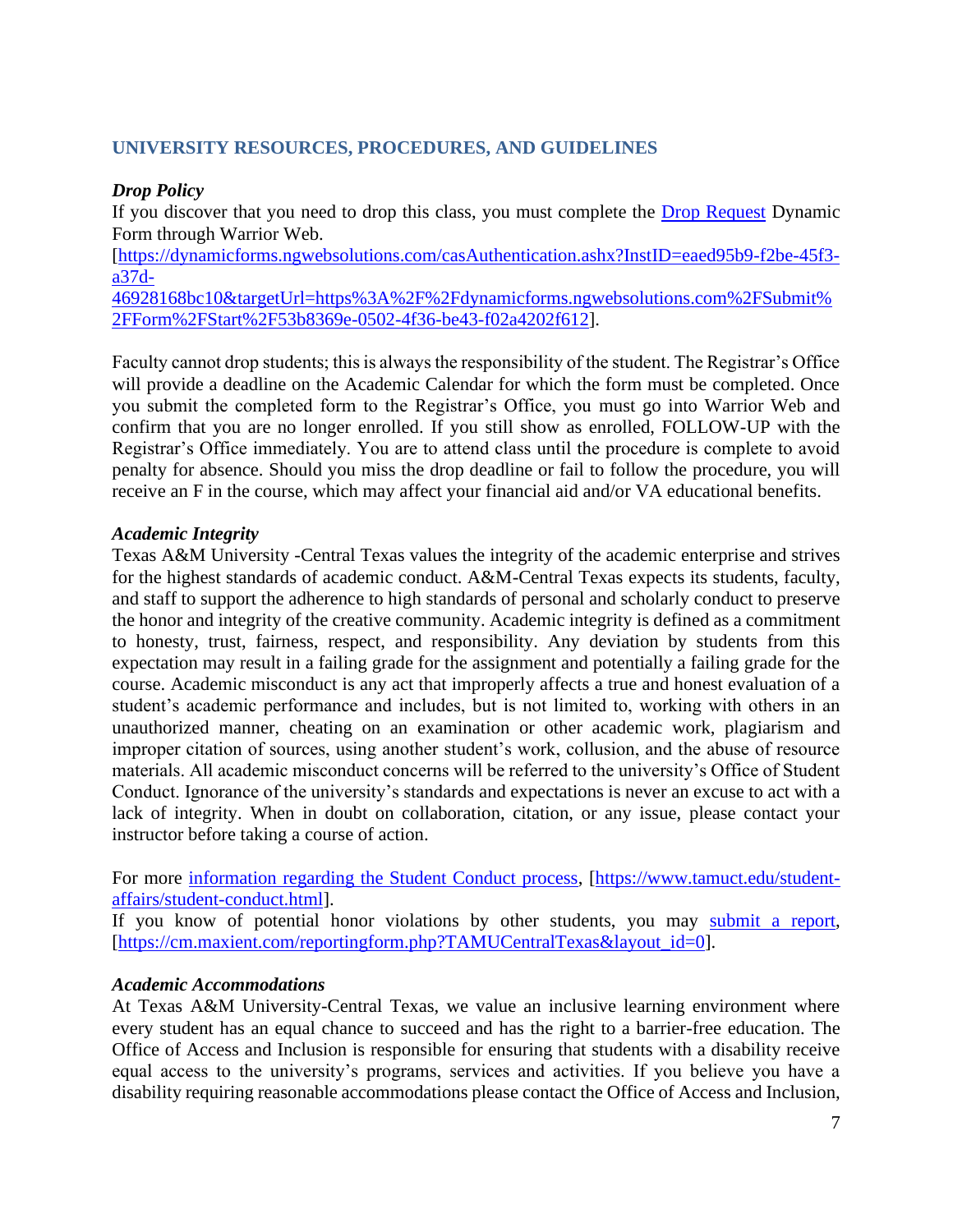WH-212; or call (254) 501-5836. Any information you provide is private and confidential and will be treated as such.

For more information please visit our [Access & Inclusion](https://tamuct.instructure.com/courses/717) Canvas page (log-in required) [\[https://tamuct.instructure.com/courses/717\]](https://tamuct.instructure.com/courses/717)

Important information for Pregnant and/or Parenting Students

Texas A&M University-Central Texas supports students who are pregnant and/or parenting. In accordance with requirements of Title IX and related guidance from US Department of Education's Office of Civil Rights, the Dean of Student Affairs' Office can assist students who are pregnant and/or parenting in seeking accommodations related to pregnancy and/or parenting. Students should seek out assistance as early in the pregnancy as possible. For more information, please visit [Student](https://www.tamuct.edu/student-affairs/pregnant-and-parenting-students.html) Affairs [\[https://www.tamuct.edu/student-affairs/pregnant-and-parenting](https://www.tamuct.edu/student-affairs/pregnant-and-parenting-students.html)[students.html\]](https://www.tamuct.edu/student-affairs/pregnant-and-parenting-students.html). Students may also contact the institution's Title IX Coordinator. If you would like to read more about these [requirements and guidelines](http://www2.ed.gov/about/offices/list/ocr/docs/pregnancy.pdf) online, please visit the website [\[http://www2.ed.gov/about/offices/list/ocr/docs/pregnancy.pdf\]](http://www2.ed.gov/about/offices/list/ocr/docs/pregnancy.pdf).

Title IX of the Education Amendments Act of 1972 prohibits discrimination on the basis of sex and gender–including pregnancy, parenting, and all related conditions. A&M-Central Texas is able to provide flexible and individualized reasonable accommodation to pregnant and parenting students. All pregnant and parenting students should contact the Associate Dean in the Division of Student Affairs at (254) 501-5909 to seek out assistance. Students may also contact the University's Title IX Coordinator.

## *Tutoring*

Tutoring is available to all A&M-Central Texas students, both virtually and in-person. Student success coaching is available online upon request.

If you have a question, are interested in becoming a tutor, or in need of success coaching contact the Warrior Center for Student Success, Equity and Inclusion at (254) 501-5836, visit the Warrior Center at 212 Warrior Hall, or by emailing [WarriorCenter@tamuct.edu.](mailto:WarriorCenter@tamuct.edu)

To schedule tutoring sessions and view tutor availability, please visit Tutor [Matching](https://tutormatchingservice.com/TAMUCT) [Services](https://tutormatchingservice.com/TAMUCT) [\[https://tutormatchingservice.com/TAMUCT\]](https://tutormatchingservice.com/TAMUCT) or visit the Tutoring Center in 111 Warrior Hall.

Chat live with a remote tutor 24/7 for almost any subject from on your computer! Tutor.com is an online tutoring platform that enables A&M-Central Texas students to log in and receive online tutoring support at no additional cost. This tool provides tutoring in over 40 subject areas except writing support. Access Tutor.com through Canvas.

### *University Writing Center*

University Writing Center: Located in Warrior Hall 416, the University Writing Center (UWC) at Texas A&M University–Central Texas (A&M–Central Texas) is a free service open to all A&M–Central Texas students. For the Spring 2022 semester, the hours of operation are from 10:00 a.m.-5:00 p.m. Monday thru Thursday in Warrior Hall 416 (with online tutoring available every hour as well) with satellite hours available online only Monday thru Thursday from 6:00- 9:00 p.m. and Saturday 12:00-3:00 p.m.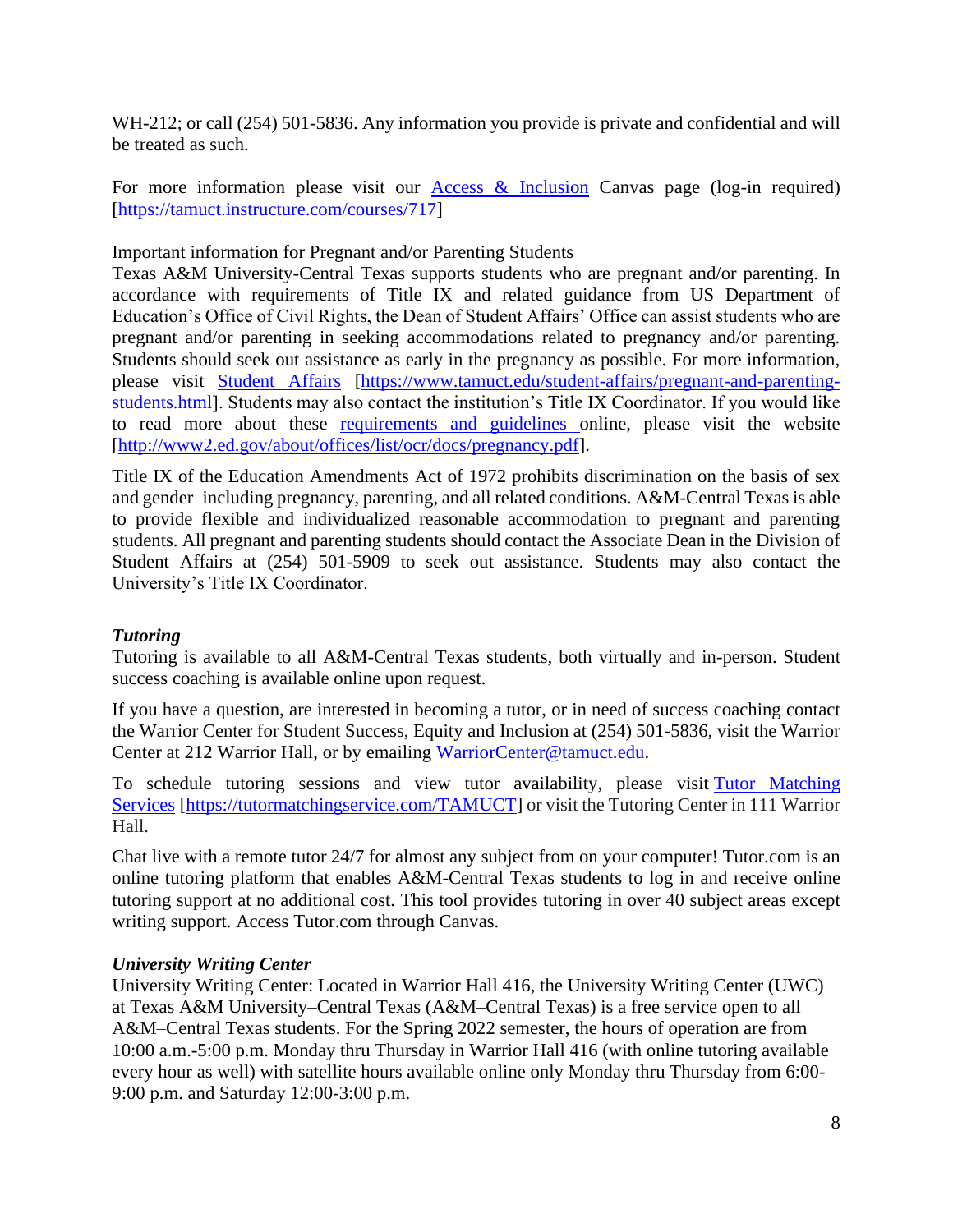Tutors are prepared to help writers of all levels and abilities at any stage of the writing process. While tutors will not write, edit, or grade papers, they will assist students in developing more effective composing practices. By providing a practice audience for students' ideas and writing, our tutors highlight the ways in which they read and interpret students' texts, offering guidance and support throughout the various stages of the writing process. In addition, students may work independently in the UWC by checking out a laptop that runs the Microsoft Office suite and connects to WIFI, or by consulting our resources on writing, including all of the relevant style guides. Whether you need help brainstorming ideas, organizing an essay, proofreading, understanding proper citation practices, or just want a quiet place to work, the UWC is here to help!

Students may arrange a one-to-one session with a trained and experienced writing tutor by making an appointment via [WCOnline \[https://tamuct.mywconline.com/\]](https://tamuct.mywconline.com/). In addition, you can email Dr. Bruce Bowles Jr. at<bruce.bowles@tamuct.edu> if you have any questions about the UWC, need any assistance with scheduling, or would like to schedule a recurring appointment with your favorite tutor.

## *University Library*

The University Library provides many services in support of research across campus and at a distance. We offer over 200 electronic databases containing approximately 400,000 eBooks and 82,000 journals, in addition to the 96,000 items in our print collection, which can be mailed to students who live more than 50 miles from campus. Research guides for each subject taught at A&M-Central Texas are available through our website to help students navigate these resources. On campus, the library offers technology including cameras, laptops, microphones, webcams, and digital sound recorders.

Research assistance from a librarian is also available 24 hours a day through our online chat service, and at the reference desk when the library is open. Research sessions can be scheduled for more comprehensive assistance, and may take place virtually through WebEx, Microsoft Teams or inperson at the library. Schedule an [appointment](https://nam04.safelinks.protection.outlook.com/?url=https%3A%2F%2Ftamuct.libcal.com%2Fappointments%2F%3Fg%3D6956&data=04%7C01%7Clisa.bunkowski%40tamuct.edu%7Cde2c07d9f5804f09518008d9ab7ba6ff%7C9eed4e3000f744849ff193ad8005acec%7C0%7C0%7C637729369835011558%7CUnknown%7CTWFpbGZsb3d8eyJWIjoiMC4wLjAwMDAiLCJQIjoiV2luMzIiLCJBTiI6Ik1haWwiLCJXVCI6Mn0%3D%7C3000&sdata=KhtjgRSAw9aq%2FoBsB6wyu8b7PSuGN5EGPypzr3Ty2No%3D&reserved=0) [here](https://nam04.safelinks.protection.outlook.com/?url=https%3A%2F%2Ftamuct.libcal.com%2Fappointments%2F%3Fg%3D6956&data=04%7C01%7Clisa.bunkowski%40tamuct.edu%7Cde2c07d9f5804f09518008d9ab7ba6ff%7C9eed4e3000f744849ff193ad8005acec%7C0%7C0%7C637729369835011558%7CUnknown%7CTWFpbGZsb3d8eyJWIjoiMC4wLjAwMDAiLCJQIjoiV2luMzIiLCJBTiI6Ik1haWwiLCJXVCI6Mn0%3D%7C3000&sdata=KhtjgRSAw9aq%2FoBsB6wyu8b7PSuGN5EGPypzr3Ty2No%3D&reserved=0) [\[https://tamuct.libcal.com/appointments/?g=6956\]](https://tamuct.libcal.com/appointments/?g=6956). Assistance may cover many topics, including how to find articles in peer-reviewed journals, how to cite resources, and how to piece together research for written assignments.

Our  $27,000$ -square-foot facility on the A&M-Central Texas main campus includes student lounges, private study rooms, group work spaces, computer labs, family areas suitable for all ages, and many other features. Services such as interlibrary loan, TexShare, binding, and laminating are available. The library frequently offers workshops, tours, readings, and other events. For more information, please visit our Library [website](https://nam04.safelinks.protection.outlook.com/?url=https%3A%2F%2Ftamuct.libguides.com%2Findex&data=04%7C01%7Clisa.bunkowski%40tamuct.edu%7C7d8489e8839a4915335f08d916f067f2%7C9eed4e3000f744849ff193ad8005acec%7C0%7C0%7C637566044056484222%7CUnknown%7CTWFpbGZsb3d8eyJWIjoiMC4wLjAwMDAiLCJQIjoiV2luMzIiLCJBTiI6Ik1haWwiLCJXVCI6Mn0%3D%7C1000&sdata=2R755V6rcIyedGrd4Os5rkgn1PvhHKU3kUV1vBKiHFo%3D&reserved=0)

[\[http://tamuct.libguides.com/index\]](http://tamuct.libguides.com/index).

## *OPTIONAL POLICY STATEMENTS*

A Note about Sexual Violence at A&M-Central Texas

Sexual violence is a serious safety, social justice, and public health issue. The university offers support for anyone struggling with these issues. University faculty are mandated reporters, so if someone discloses that they were sexually assaulted (or a victim of Domestic/Dating Violence or